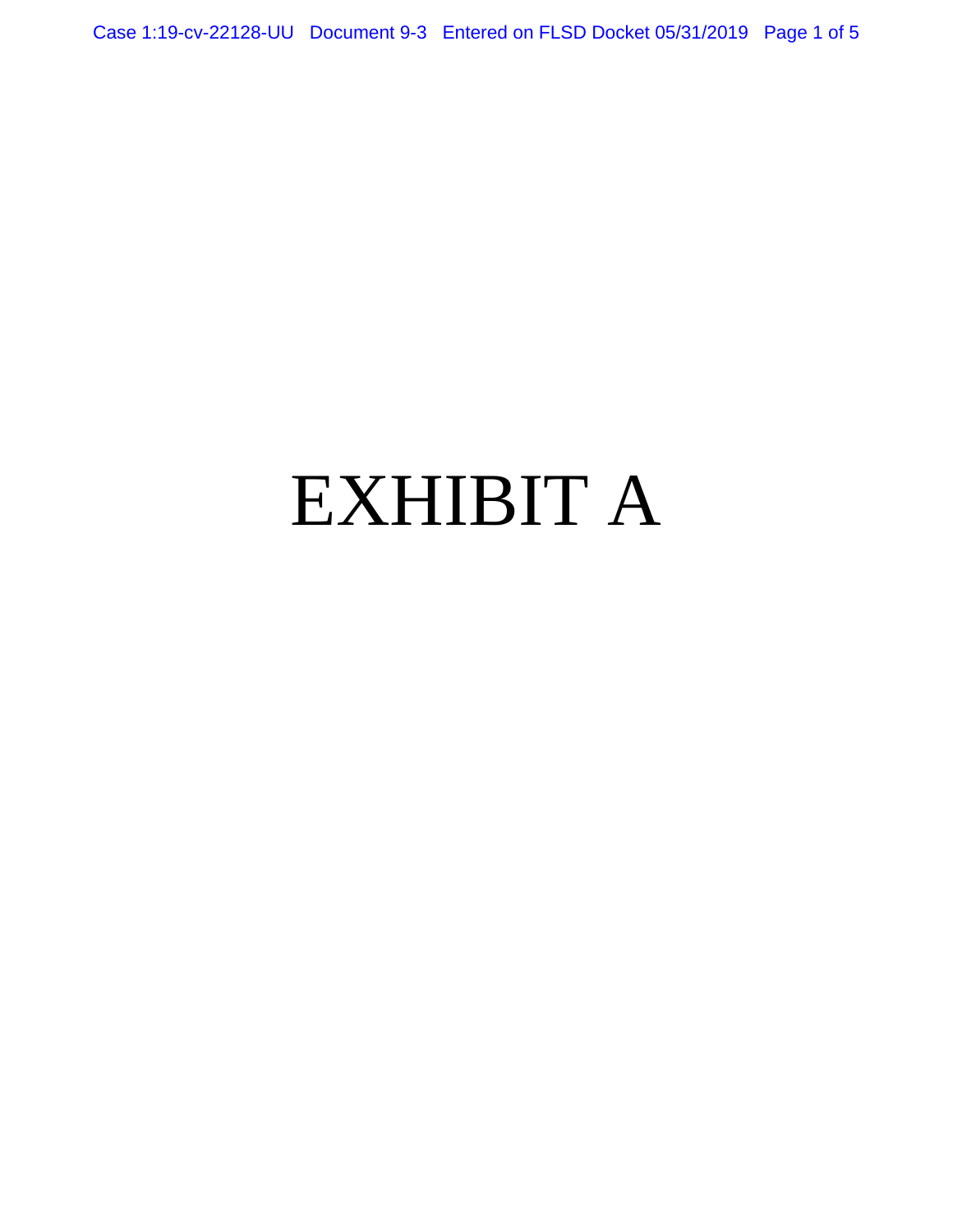### **UNITED STATES DISTRICT COURT SOUTHERN DISTRICT OF FLORIDA**

**CASE NO. 19- 21551-CV-ALTONAGA CASE NO. 19- 21652-CV-ALTONAGA**

## **EUCLID FISH COMPANY**,

Plaintiff,

v.

**MOWI ASA**, *et al.*,

Defendants.

**SCHNEIDER'S FISH AND SEA FOOD CORP.**,

**\_\_\_\_\_\_\_\_\_\_\_\_\_\_\_\_\_\_\_\_\_\_\_\_\_\_**/

Plaintiff,

v.

**MOWI ASA**, *et al.*,

Defendants.

**\_\_\_\_\_\_\_\_\_\_\_\_\_\_\_\_\_\_\_\_\_\_\_\_\_\_**/

#### **ORDER**

**THIS CAUSE** came before the Court at a May 9, 2019 Status Conference regarding consolidation and case management issues. (*See Euclid v. Mowi ASA, et al.*, 2019-cv-21551 [ECF No. 26]; *Schneider's Fish & Sea Food Corp. v. Mowi ASA, et al.*, 2019-cv-21652 [ECF No. 14]).<sup>1</sup>

Plaintiff Euclid Fish Company filed the first direct purchaser antitrust class action in this Court on April 23, 2019, alleging violations of Sections 1 and 3 of the Sherman Act, 15 U.S.C. §§ 1, 3, arising from the sale of farm-raised salmon and salmon products derived therefrom. (*See* 

<sup>&</sup>lt;sup>1</sup> References to docket entries in the *Euclid* case are denoted with "Euclid ECF No." and references to docket entries in the *Schneider's* case are denoted with "Schneider's ECF No."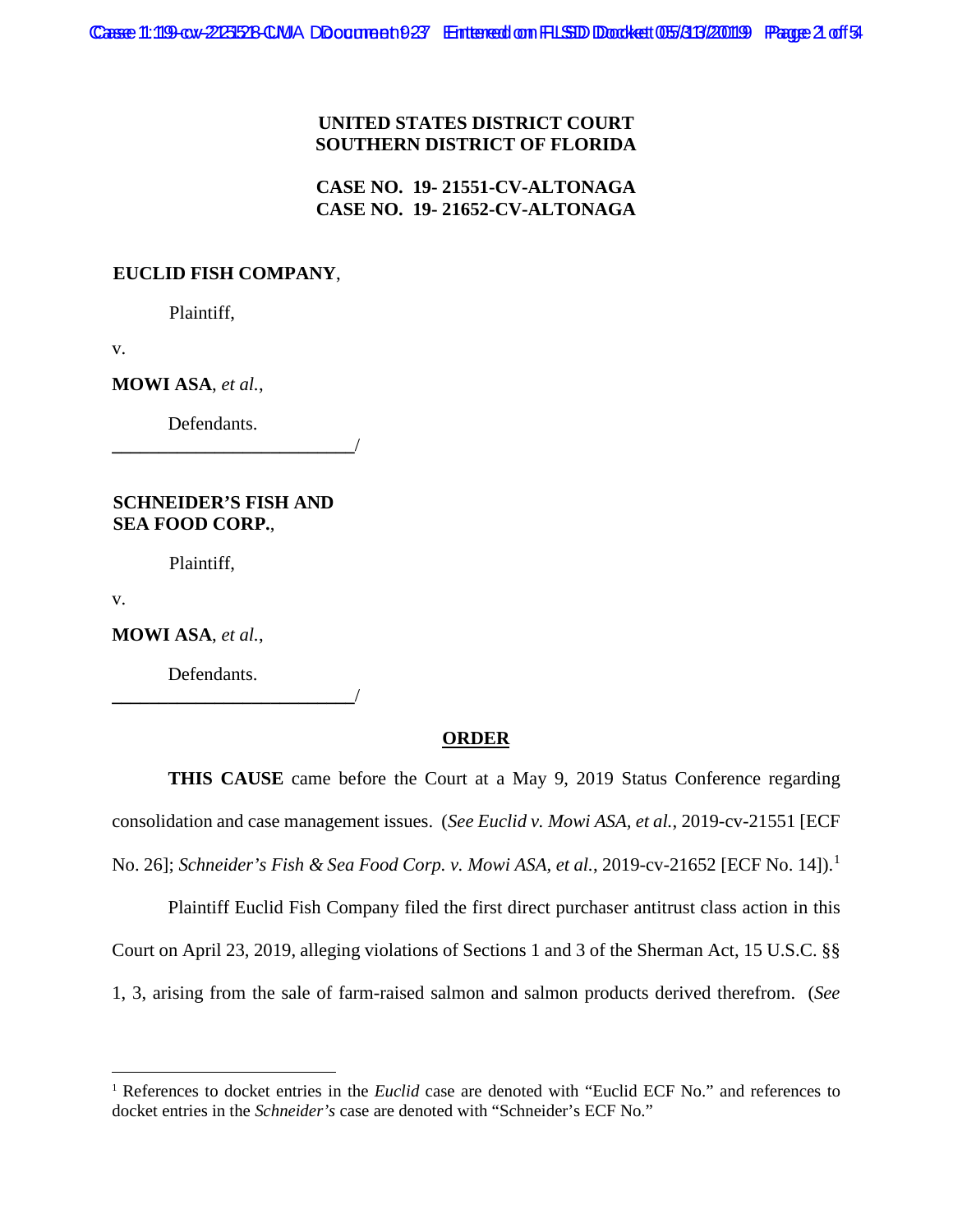Case Nos. 19-21551-CIV-ALTONAGA 19-21652-CIV-ALTONAGA

*generally* Complaint [Euclid ECF No. 1]). Plaintiff Schneider's Fish and Sea Food Corp. filed the second direct purchaser antitrust class action in this Court on April 29, 2019, alleging substantially similar violations of Sections 1 and 3 of the Sherman Act, 15 U.S.C. §§ 1, 3, arising from the sale of farm-raised salmon and salmon products derived therefrom. (*See generally* Complaint [Schneider's ECF No. 1]).

On May 9, 2019, the Court convened a status conference to discuss consolidation and case management issues with counsel for Plaintiffs.<sup>2</sup> (See [Euclid ECF No. 26]; [Schneider's ECF No. 14]). Counsel for Plaintiffs agree that the above-captioned cases, as well as all subsequently-filed related actions involving substantially similar allegations, should be consolidated. If additional plaintiffs file related direct purchaser class actions involving substantially similar allegations in this Court that are assigned and/or transferred to the undersigned, consolidation and coordination of such additional actions will further promote the efficient disposition of the claims raised. In light of the above, the above-captioned actions are also appropriately considered for the Complex Track provided for in Local Rule 16.1.

#### Accordingly, it is **ORDERED AND ADJUDGED** as follows:

1. The above-captioned actions are hereby consolidated for all further proceedings under Case No. 19-21551-CIV-ALTONAGA as the lead case (the "Consolidated Action"). The deadlines for any Defendant served with the summons and complaints to submit responses are hereby **STAYED** pending the filing of a consolidated class Action complaint.

2. All pleadings and papers filed after this date in the Consolidated Action must bear the following case number: 19-21551-CIV-ALTONAGA

 <sup>2</sup> A third action was pending before the Court at the time the status conference was scheduled, *Bagels & Baguette v. Mowi ASA, et al.*, Case No. 19-21579-CV-ALTONAGA (S.D. Fla. 2019). On May 3, 2019, the plaintiff in that action filed a notice of voluntary dismissal.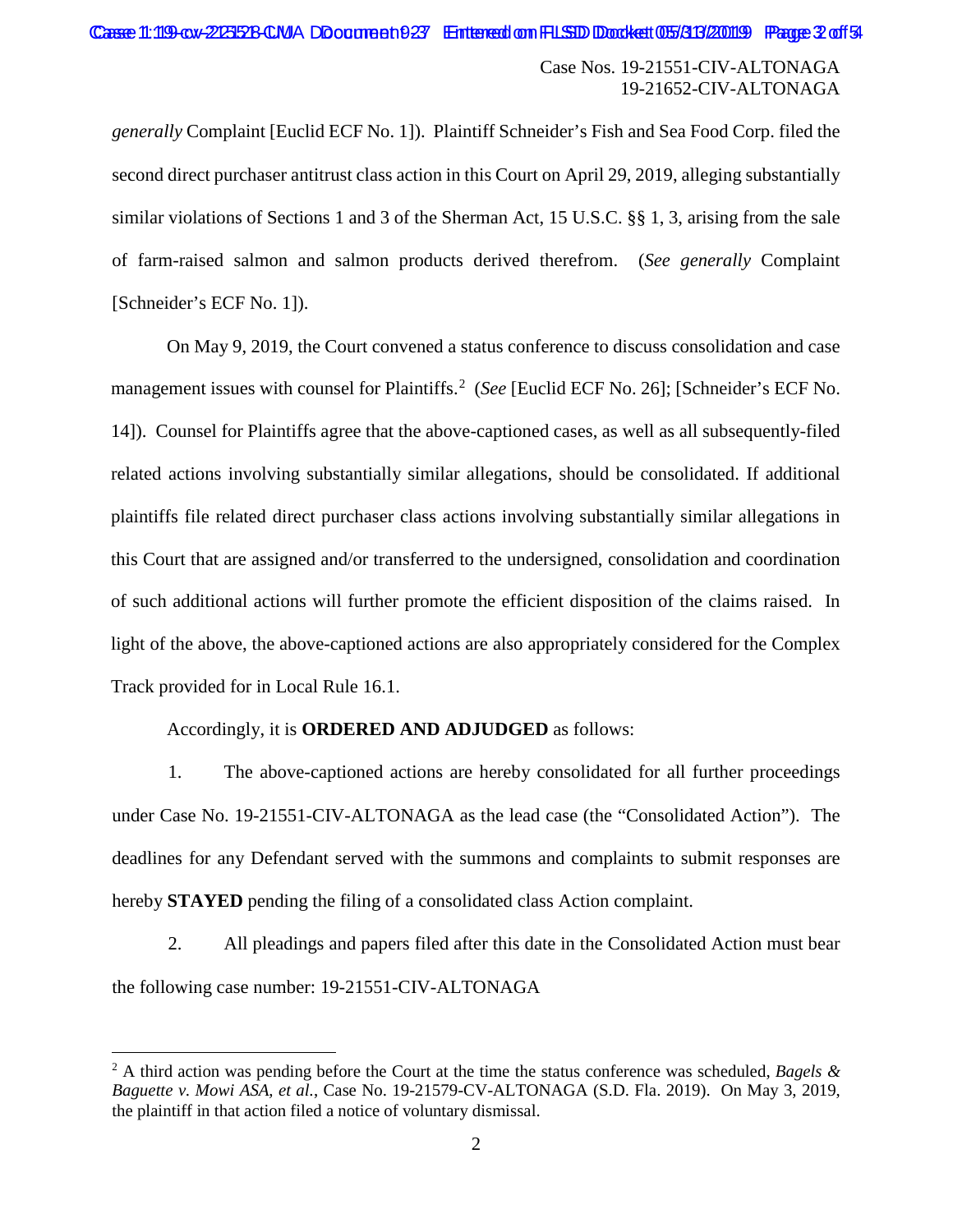Case Nos. 19-21551-CIV-ALTONAGA 19-21652-CIV-ALTONAGA

3. This Order shall apply as specified to the Consolidated Action.

4. A Master File Docket number is hereby established for the Consolidated Action.

The Master Docket number shall be 19-21551-CIV-ALTONAGA. One docket will be maintained

for the Consolidated Action with all entries to be docketed under the lead case number 19-21551-

CIV-ALTONAGA.

- 5. The Clerk is directed to **FILE** this Order in the following cases:
	- a. 19-21551-CIV-ALTONAGA
	- b. 19-21652-CIV-ALTONAGA
- 6. Every document filed hereafter in the Consolidated Action shall bear the following

caption:

# **UNITED STATES DISTRICT COURT SOUTHERN DISTRICT OF FLORIDA**

# **MASTER DOCKET NO. 19-21551-CIV-ALTONAGA**

## **IN RE FARM-RAISED SALMON AND SALMON PRODUCTS ANTITRUST LITIGATION** \_\_\_\_\_\_\_\_\_\_\_\_\_\_\_\_\_\_\_\_\_\_\_\_\_\_\_\_\_\_\_\_\_\_\_\_/

7. The Clerk is directed to **CHANGE** the style in the civil docket of the Consolidated

Action from Euclid Fish Company, *et al.*, to **In re Farm-Raised Salmon and Salmon Products** 

## **Antitrust Litigation**.

8. If an action that arises out of the same subject matter as *In re: Farm-Raised Salmon* 

*and Salmon Products Litigation* is hereafter filed in this Court or transferred to this Court from

another court (a "Subsequent Action"), the Court will direct the Clerk to:

a. file a copy of this Order in the separate file for such action;